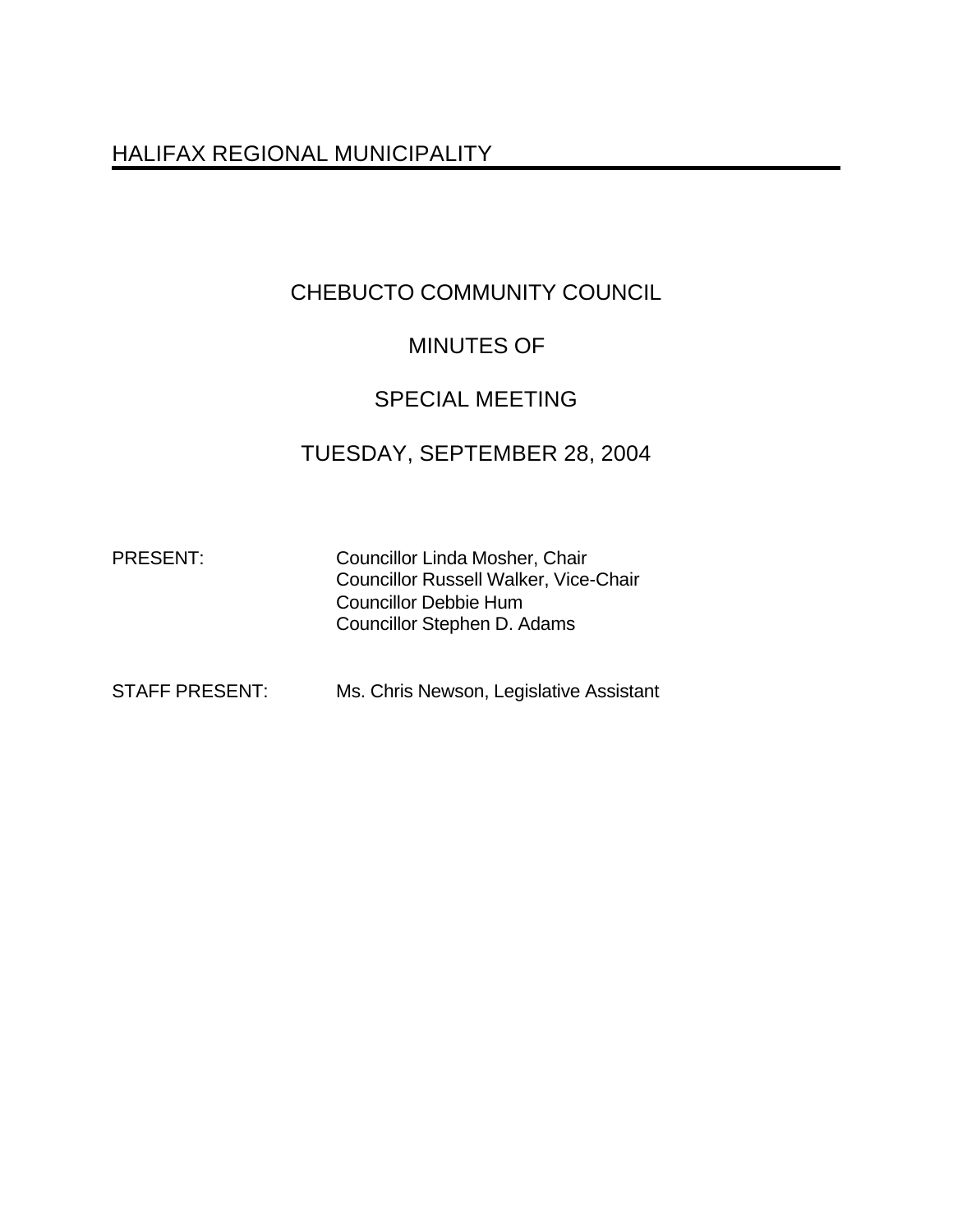## **TABLE OF CONTENTS**

| 2. REPORT FROM DISTRICT 16 - PLANNING ADVISORY COMMITTEE 3 |  |
|------------------------------------------------------------|--|
|                                                            |  |
|                                                            |  |